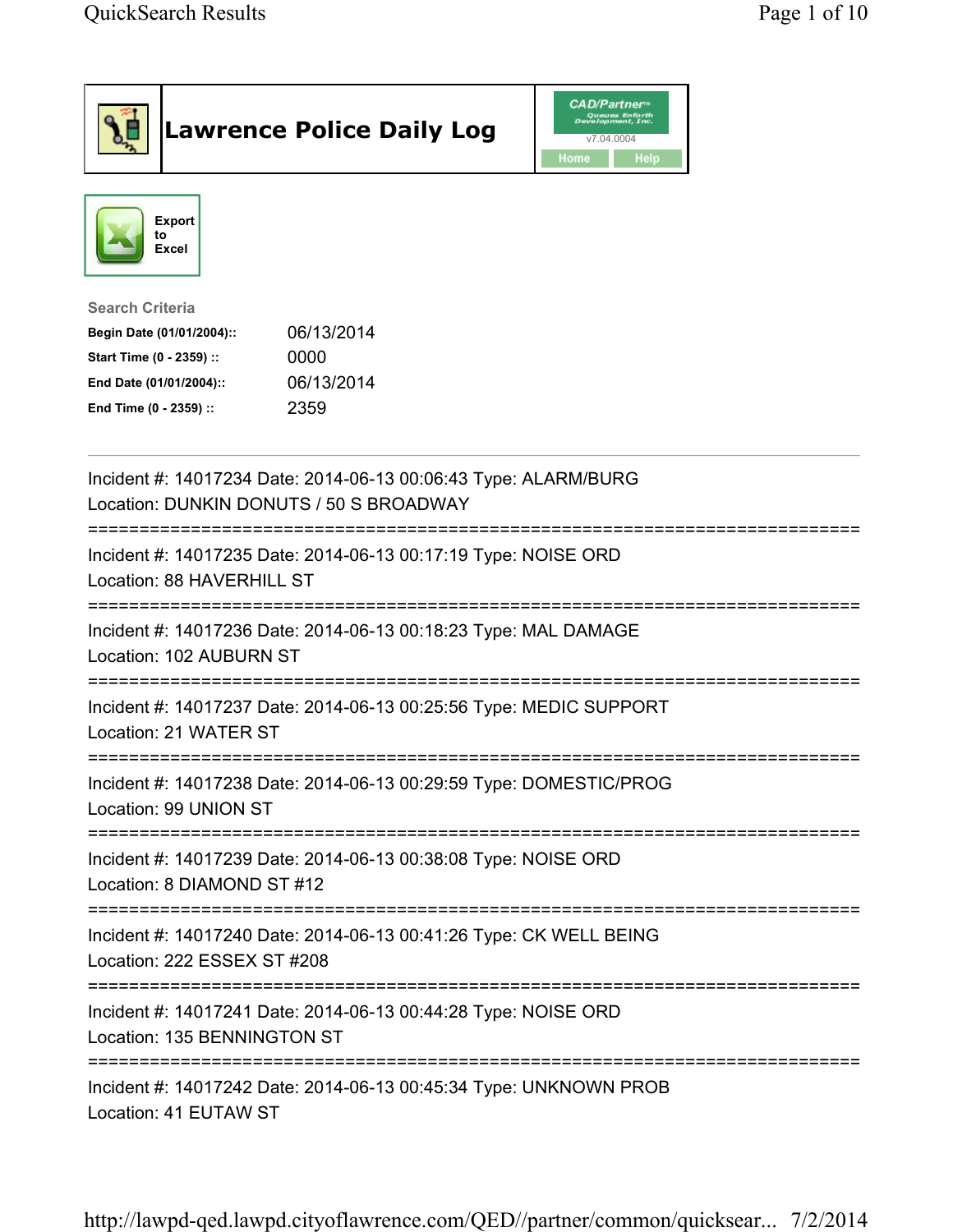| Incident #: 14017243 Date: 2014-06-13 00:52:33 Type: B&E/MV/PAST<br>Location: 93 SPRUCE ST                                                         |
|----------------------------------------------------------------------------------------------------------------------------------------------------|
| Incident #: 14017244 Date: 2014-06-13 01:16:41 Type: LOST PERSON<br>Location: 249 S BROADWAY                                                       |
| Incident #: 14017245 Date: 2014-06-13 01:18:27 Type: SUS PERS/MV<br>Location: BENNINGTON ST & CHESTNUT ST                                          |
| :=========================<br>Incident #: 14017246 Date: 2014-06-13 01:26:26 Type: TOW OF M/V<br>Location: LAWRENCE HIGH SCHOOL / 233 HAVERHILL ST |
| Incident #: 14017247 Date: 2014-06-13 02:03:39 Type: NOISE ORD<br>Location: 71 BERKELEY ST                                                         |
| Incident #: 14017248 Date: 2014-06-13 02:39:02 Type: B&E/PROG<br>Location: 5 FARNHAM ST                                                            |
| :==============================<br>Incident #: 14017249 Date: 2014-06-13 02:43:12 Type: GANG<br>Location: ALDER ST & POPLAR ST                     |
| Incident #: 14017250 Date: 2014-06-13 03:10:48 Type: UNKNOWN PROB<br>Location: HAVERHILL ST & WEST ST                                              |
| Incident #: 14017251 Date: 2014-06-13 03:32:55 Type: NOISE ORD<br>Location: 71 BERKELEY ST                                                         |
| Incident #: 14017252 Date: 2014-06-13 04:08:30 Type: HOME INVASION<br>Location: 110 BLANCHARD ST                                                   |
| -----------<br>====================<br>Incident #: 14017253 Date: 2014-06-13 04:19:46 Type: AUTO ACC/NO PI<br>Location: MASS AV                    |
| Incident #: 14017254 Date: 2014-06-13 04:44:41 Type: A&B D/W/ PROG<br>Location: 58 EXETER ST                                                       |
| Incident #: 14017255 Date: 2014-06-13 05:14:48 Type: ALARMS<br>Location: 10 EMBANKMENT RD                                                          |
| ----------------------------<br>Incident #: 14017256 Date: 2014-06-13 06:23:01 Type: TOW OF M/V<br>$A \sim A$                                      |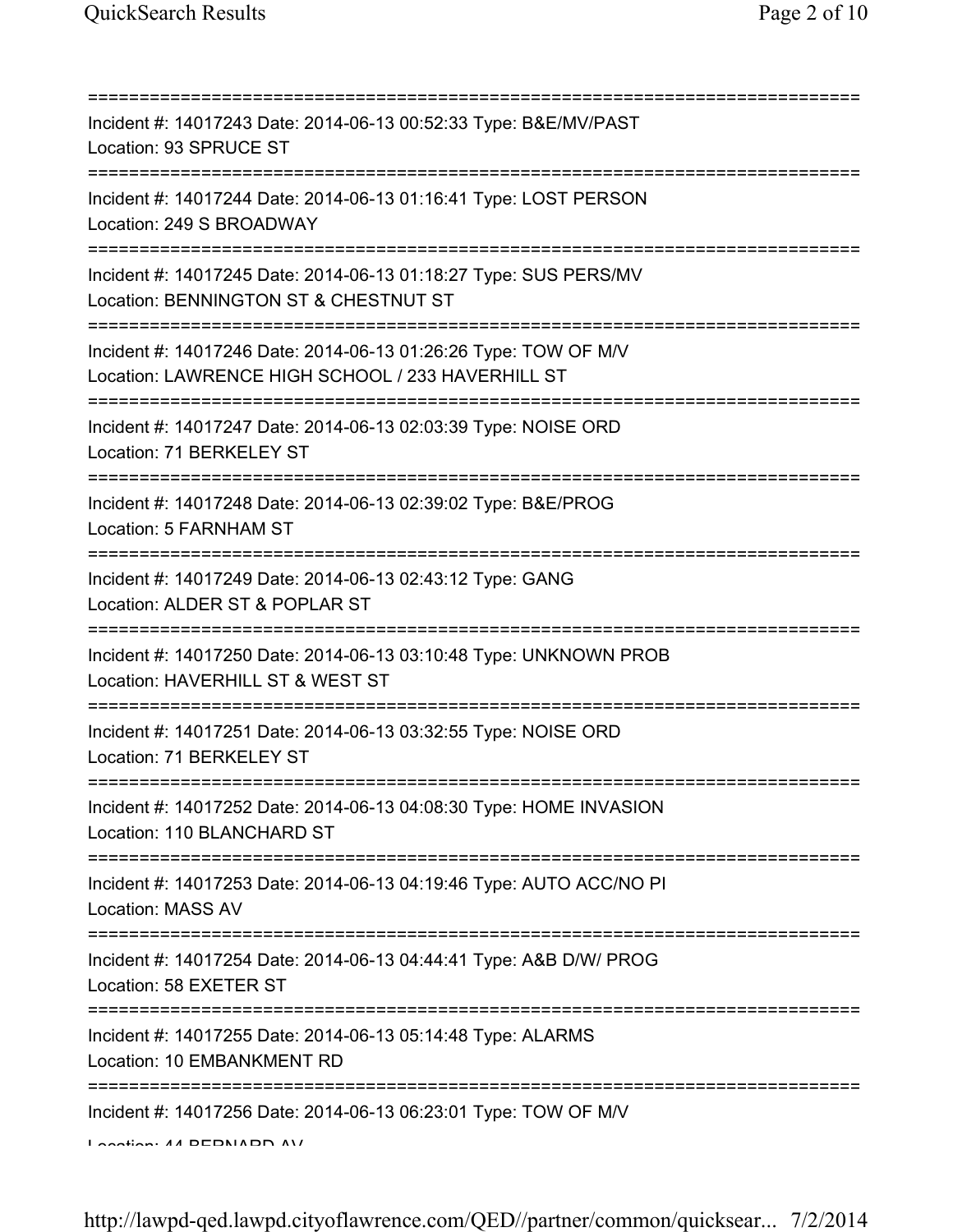| Incident #: 14017257 Date: 2014-06-13 07:08:29 Type: RECOV/STOL/MV<br>Location: FARNHAM ST & SHAWSHEEN RD<br>===================================== |
|----------------------------------------------------------------------------------------------------------------------------------------------------|
| Incident #: 14017258 Date: 2014-06-13 07:13:50 Type: MAN DOWN<br>Location: 60 BODWELL ST                                                           |
| Incident #: 14017259 Date: 2014-06-13 07:22:58 Type: AUTO ACC/NO PI<br>Location: PLEASANT ST & WOODLAND ST                                         |
| Incident #: 14017260 Date: 2014-06-13 07:40:38 Type: SUICIDE ATTEMPT<br><b>Location: CENTRAL BRIDGE</b>                                            |
| Incident #: 14017261 Date: 2014-06-13 07:42:08 Type: ALARMS<br>Location: 22 JACKSON ST                                                             |
| Incident #: 14017262 Date: 2014-06-13 07:53:56 Type: STOL/MV/PAS<br>Location: 8 FULTON ST                                                          |
| Incident #: 14017263 Date: 2014-06-13 08:19:57 Type: STOL/MV/PAS<br>Location: 13 KENDALL ST                                                        |
| Incident #: 14017264 Date: 2014-06-13 08:29:43 Type: ALARMS<br>Location: 141 WINTHROP AV                                                           |
| Incident #: 14017265 Date: 2014-06-13 08:31:59 Type: INVESTIGATION<br>Location: 80 BODWELL ST                                                      |
| Incident #: 14017266 Date: 2014-06-13 08:33:18 Type: ALARMS<br>Location: 86 SUNRAY ST<br>===========                                               |
| Incident #: 14017267 Date: 2014-06-13 08:59:06 Type: SUS PERS/MV<br>Location: BRADFORD ST & FRANKLIN ST                                            |
| Incident #: 14017268 Date: 2014-06-13 09:00:45 Type: HIT & RUN M/V<br>Location: 665 HAVERHILL ST                                                   |
| Incident #: 14017269 Date: 2014-06-13 09:44:58 Type: INVESTIGATION<br>Location: 3 EASTON ST                                                        |
| Incident #: 14017270 Date: 2014-06-13 09:46:18 Type: STOL/MV/PAS                                                                                   |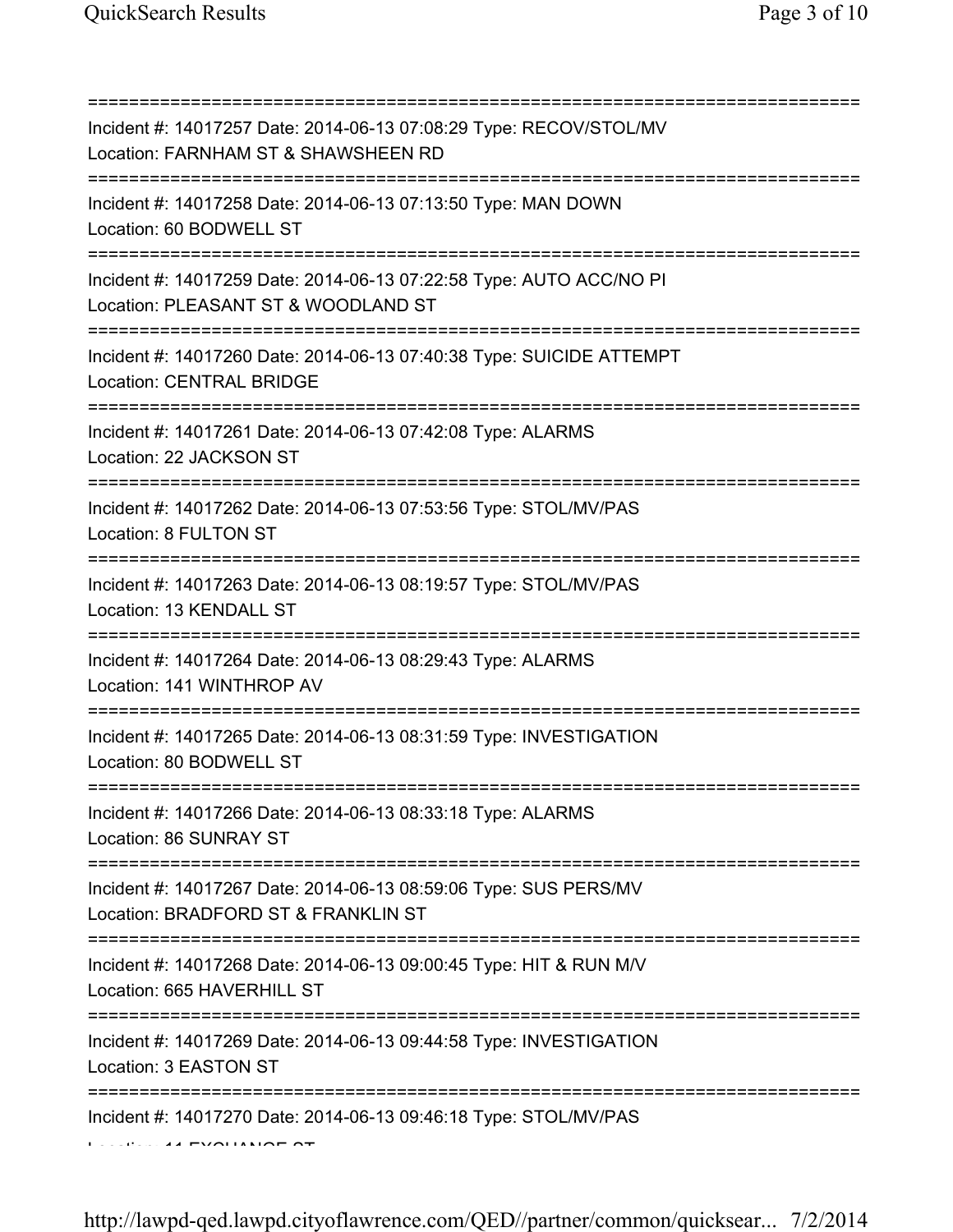=========================================================================== Incident #: 14017271 Date: 2014-06-13 09:46:53 Type: B&E/MV/PAST Location: 18 LEEDS TER =========================================================================== Incident #: 14017272 Date: 2014-06-13 09:56:34 Type: FIGHT Location: S BROADWAY & SALEM ST =========================================================================== Incident #: 14017275 Date: 2014-06-13 10:00:53 Type: B&E/MV/PAST Location: 46 KENT ST =========================================================================== Incident #: 14017273 Date: 2014-06-13 10:04:47 Type: ALARM/BURG Location: THIRD BAPTIST CHURCH / 22 WARREN ST =========================================================================== Incident #: 14017274 Date: 2014-06-13 10:11:41 Type: SHOPLIFTING Location: MARSHALL'S / 73 WINTHROP AV =========================================================================== Incident #: 14017276 Date: 2014-06-13 10:15:54 Type: MV/BLOCKING Location: KINGSTON ST & NEWTON ST =========================================================================== Incident #: 14017277 Date: 2014-06-13 10:21:17 Type: INVEST CONT Location: 154 MARGIN ST =========================================================================== Incident #: 14017278 Date: 2014-06-13 10:36:49 Type: INVESTIGATION Location: 29 TYLER ST =========================================================================== Incident #: 14017279 Date: 2014-06-13 10:50:39 Type: RECOV/STOL/MV Location: BROADWAY AV =========================================================================== Incident #: 14017280 Date: 2014-06-13 11:08:47 Type: IDENTITY THEFT Location: 119 MARKET ST FL 2 =========================================================================== Incident #: 14017281 Date: 2014-06-13 11:53:23 Type: THREATS Location: 31 FULTON ST =========================================================================== Incident #: 14017282 Date: 2014-06-13 12:18:57 Type: WIRE DOWN Location: GENERAL ST & PROSPECT ST =========================================================================== Incident #: 14017283 Date: 2014-06-13 12:26:43 Type: KEEP PEACE Location: 388 LOWELL ST =========================================================================== Incident #: 14017284 Date: 2014-06-13 12:44:45 Type: DRUG VIO

Location: BODWELL ST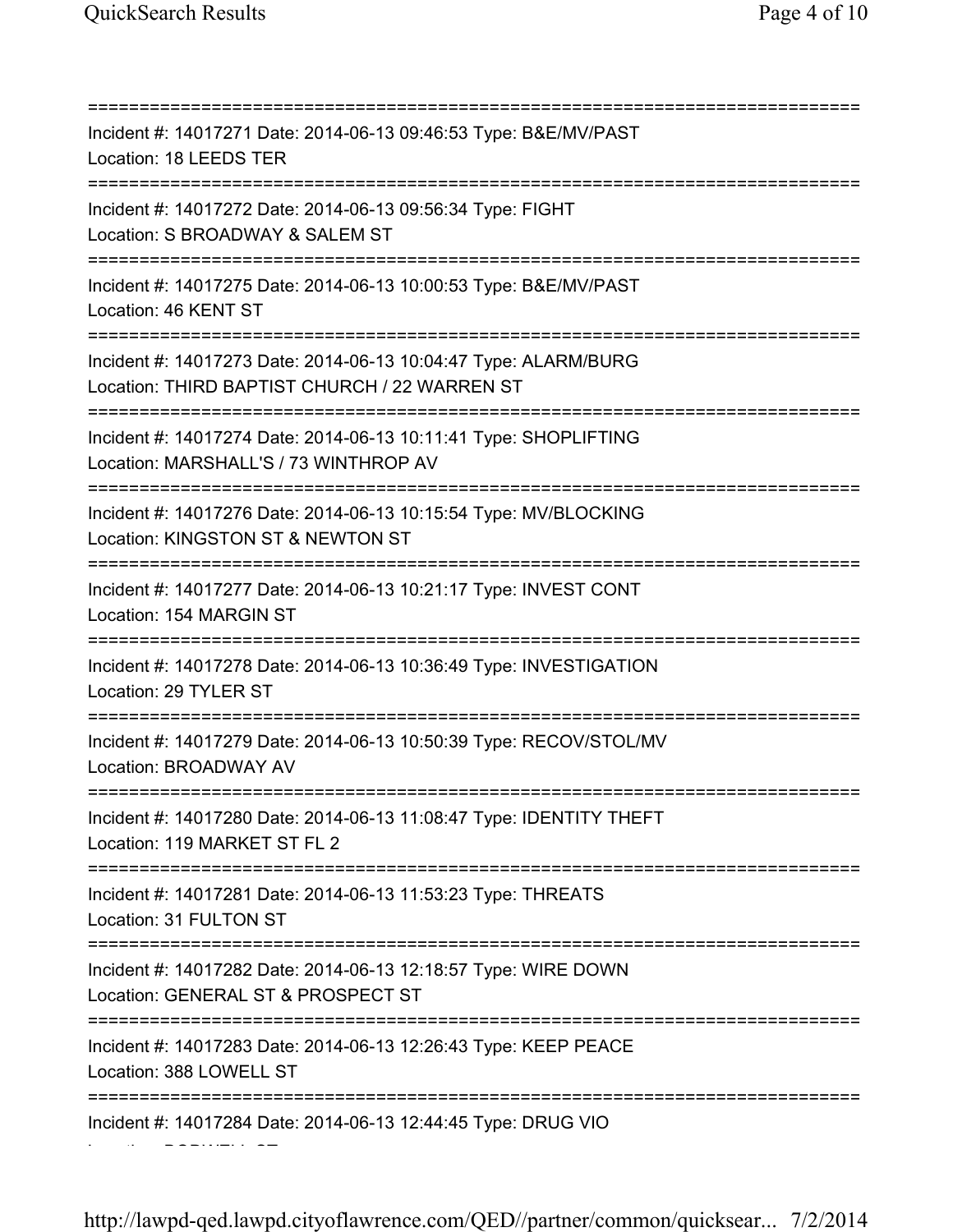=========================================================================== Incident #: 14017285 Date: 2014-06-13 12:59:01 Type: M/V STOP Location: HAVERHILL ST & LAWRENCE ST =========================================================================== Incident #: 14017286 Date: 2014-06-13 13:06:35 Type: AUTO ACC/NO PI Location: LORING ST & SALEM ST =========================================================================== Incident #: 14017288 Date: 2014-06-13 13:11:37 Type: IDENTITY THEFT Location: 13 HANCOCK ST FL 3 =========================================================================== Incident #: 14017287 Date: 2014-06-13 13:13:11 Type: GENERAL SERV Location: 10 CAMBRIDGE ST =========================================================================== Incident #: 14017289 Date: 2014-06-13 13:33:08 Type: INVEST CONT Location: 92 BROADWAY =========================================================================== Incident #: 14017290 Date: 2014-06-13 13:35:33 Type: IDENTITY THEFT Location: 29 WILLOW ST #B =========================================================================== Incident #: 14017291 Date: 2014-06-13 13:45:01 Type: INVEST CONT Location: 58 EXETER ST =========================================================================== Incident #: 14017292 Date: 2014-06-13 13:46:53 Type: DISTURBANCE Location: 261 BROADWAY =========================================================================== Incident #: 14017293 Date: 2014-06-13 13:55:33 Type: M/V STOP Location: BENNINGTON ST & ERVING AV =========================================================================== Incident #: 14017294 Date: 2014-06-13 13:59:58 Type: ANIMAL COMPL Location: CLIFTON ST & EASTON ST =========================================================================== Incident #: 14017295 Date: 2014-06-13 14:00:10 Type: TENANT PROB Location: 190 BRUCE ST =========================================================================== Incident #: 14017296 Date: 2014-06-13 14:12:10 Type: ALARM/BURG Location: PUBLIC PROPERTY OFFICE / 1 AUBURN ST =========================================================================== Incident #: 14017297 Date: 2014-06-13 14:21:41 Type: UNWANTEDGUEST Location: CVS PHARMACY / 205 S BROADWAY =========================================================================== Incident #: 14017298 Date: 2014-06-13 14:35:11 Type: E911 HANGUP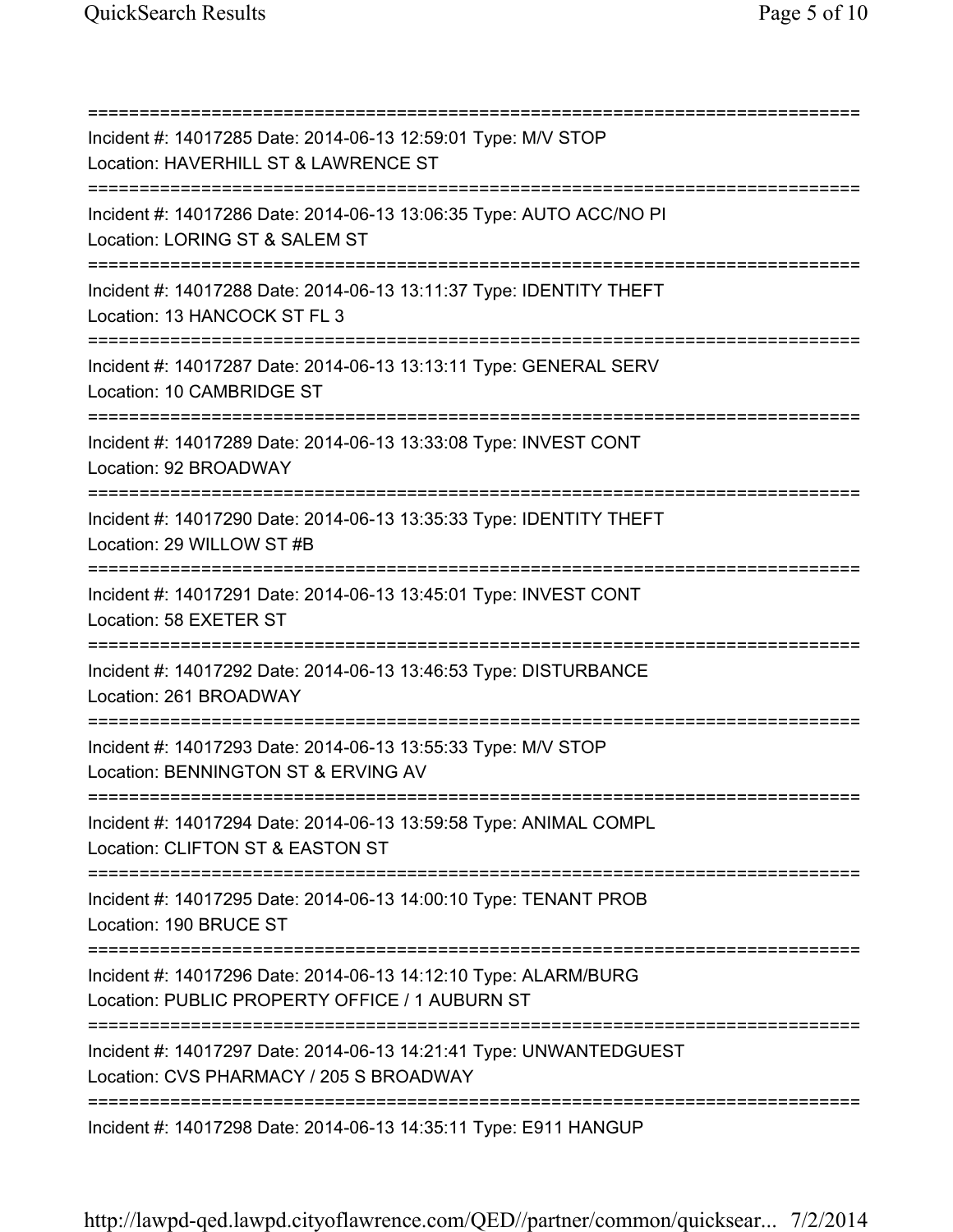=========================================================================== Incident #: 14017299 Date: 2014-06-13 14:40:35 Type: AUTO ACC/NO PI Location: ESSEX ST & UNION ST =========================================================================== Incident #: 14017300 Date: 2014-06-13 14:48:23 Type: ALARM/BURG Location: MERRIMACK VALLEY CREDIT UNION / 500 MERRIMACK ST #A =========================================================================== Incident #: 14017301 Date: 2014-06-13 15:39:42 Type: LOST PROPERTY Location: 14 BROADWAY AV FL 1 =========================================================================== Incident #: 14017302 Date: 2014-06-13 15:49:04 Type: SUS PERS/MV Location: BRADFORD ST & BROADWAY =========================================================================== Incident #: 14017303 Date: 2014-06-13 16:19:11 Type: UNWANTEDGUEST Location: 6 DIAMOND ST #27 =========================================================================== Incident #: 14017304 Date: 2014-06-13 16:27:05 Type: SHOPLIFTING Location: WALGREENS / 135 BROADWAY =========================================================================== Incident #: 14017305 Date: 2014-06-13 16:32:33 Type: AUTO ACC/NO PI Location: BERKELEY ST & KNOX ST =========================================================================== Incident #: 14017306 Date: 2014-06-13 16:41:31 Type: TOW OF M/V Location: CVS PHARMACY / 266 BROADWAY =========================================================================== Incident #: 14017307 Date: 2014-06-13 16:45:39 Type: AUTO ACC/NO PI Location: MERRIMACK VALLEY CREDIT UNION / 500 MERRIMACK ST =========================================================================== Incident #: 14017308 Date: 2014-06-13 16:46:15 Type: HIT & RUN M/V Location: LAWRENCE ST & MAPLE ST =========================================================================== Incident #: 14017309 Date: 2014-06-13 16:46:57 Type: HIT & RUN M/V Location: ELM ST & WHITE ST =========================================================================== Incident #: 14017310 Date: 2014-06-13 16:50:46 Type: FIGHT Location: HAVERHILL ST =========================================================================== Incident #: 14017311 Date: 2014-06-13 17:05:37 Type: LOUD NOISE Location: 131 BROOKFIELD ST =========================================================================== Incident #: 14017312 Date: 2014-06-13 17:08:05 Type: RECOV/STOL/MV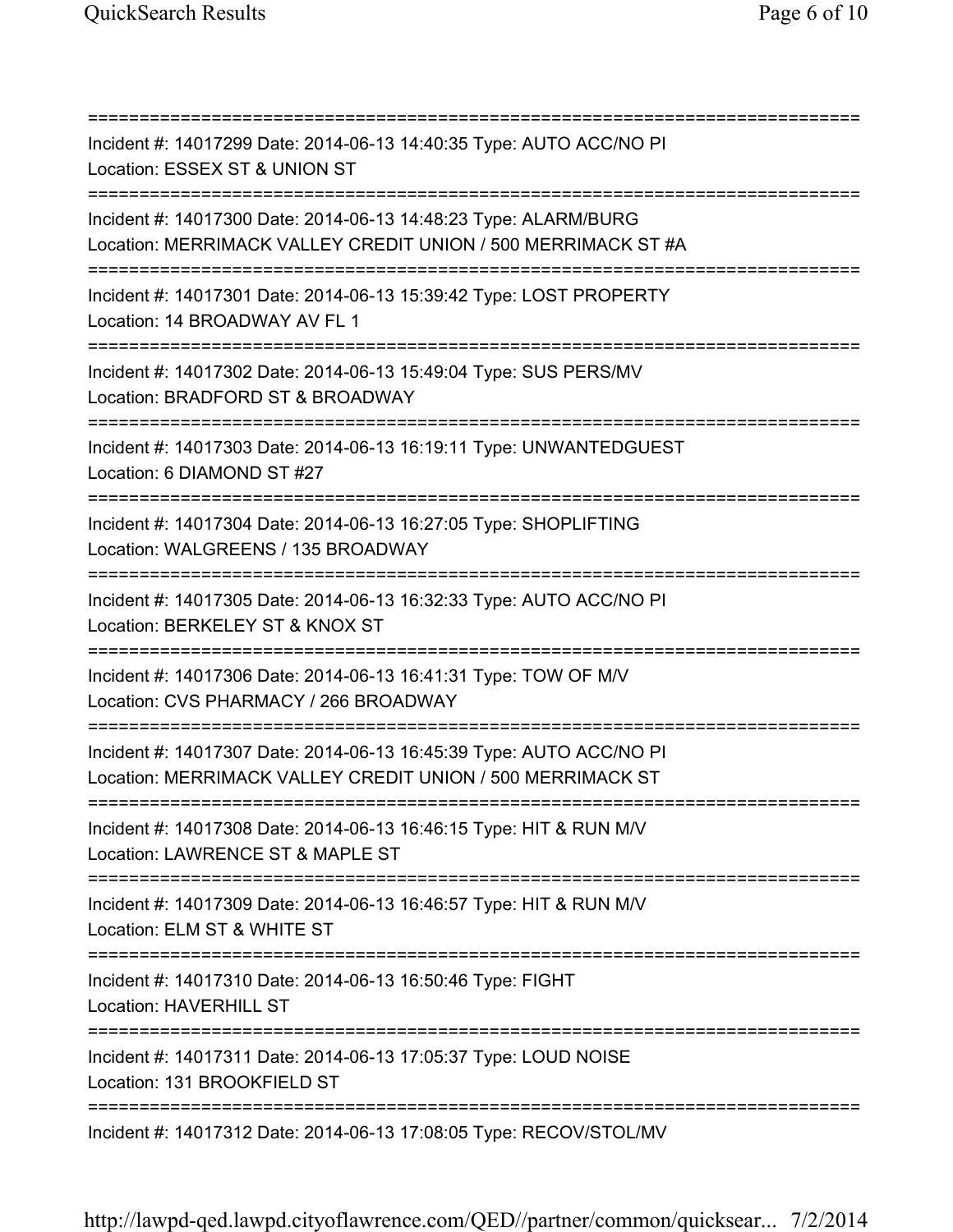| Location: ELM ST & WHITE ST                                                                                                               |
|-------------------------------------------------------------------------------------------------------------------------------------------|
| Incident #: 14017313 Date: 2014-06-13 17:14:29 Type: CK WELL BEING<br>Location: 188 GARDEN ST #6<br>===================================== |
| Incident #: 14017314 Date: 2014-06-13 17:15:54 Type: NEIGHBOR PROB<br>Location: 28 SPRINGFIELD ST FL 3                                    |
| Incident #: 14017315 Date: 2014-06-13 17:26:08 Type: CK WELL BEING<br>Location: 2 MUSEUM SQ #1102                                         |
| Incident #: 14017316 Date: 2014-06-13 17:36:50 Type: DISTURBANCE<br>Location: 576 HAVERHILL ST                                            |
| ;====================================<br>Incident #: 14017317 Date: 2014-06-13 17:41:17 Type: CK WELL BEING<br>Location: 29 MT VERNON ST  |
| Incident #: 14017318 Date: 2014-06-13 17:44:52 Type: ALARM/BURG<br>Location: CONCORD ELECTRIC SUPPLY / 2 DRACUT ST                        |
| ,,,,,,,,,,,,,,,,<br>Incident #: 14017319 Date: 2014-06-13 17:46:19 Type: DRUG VIO<br>Location: 91 WOODLAND ST                             |
| Incident #: 14017322 Date: 2014-06-13 18:08:13 Type: A&B PAST<br>Location: HAVERHILL ST & OXFORD ST                                       |
| Incident #: 14017320 Date: 2014-06-13 18:08:20 Type: DISTURBANCE<br>Location: COMMUNITY AV                                                |
| ___________________________________<br>Incident #: 14017321 Date: 2014-06-13 18:12:16 Type: SUS PERS/MV<br>Location: 55 GILBERT ST        |
| Incident #: 14017323 Date: 2014-06-13 18:21:12 Type: ALARM/BURG<br>Location: 5 STAR PLATING / 7 BROADWAY #A                               |
| Incident #: 14017324 Date: 2014-06-13 18:21:37 Type: HIT & RUN M/V<br>Location: LOWELL ST & MARGIN ST                                     |
| Incident #: 14017326 Date: 2014-06-13 18:44:06 Type: ALARM/HOLD<br>Location: EL PETRON APPLIANCE CENTER / 525 ESSEX ST                    |
| Incident #: 11017995 Deta: 9011 06 19 10:11:91 Tune: TOINI OF MAI                                                                         |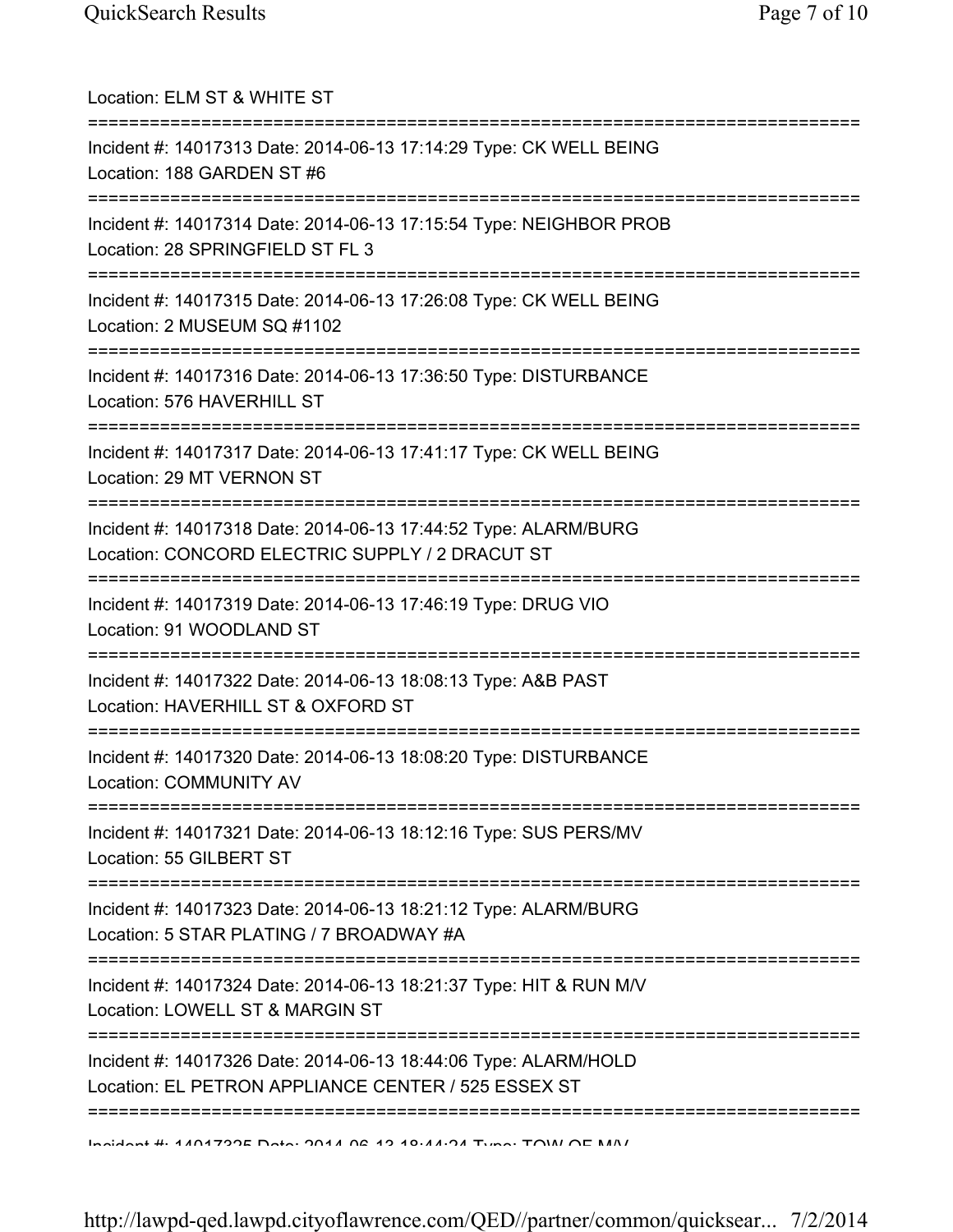| Location: CVS PHARMACY / 266 BROADWAY                                                                                                               |
|-----------------------------------------------------------------------------------------------------------------------------------------------------|
| Incident #: 14017327 Date: 2014-06-13 19:00:56 Type: LARCENY/PAST<br>Location: 37 ATKINSON ST FL 1<br>==================================            |
| Incident #: 14017328 Date: 2014-06-13 19:12:56 Type: DRUG VIO<br>Location: BELKNAP ST & COOLIDGE ST                                                 |
| Incident #: 14017329 Date: 2014-06-13 19:25:39 Type: CK WELL BEING<br>Location: 130 ABBOTT ST                                                       |
| Incident #: 14017330 Date: 2014-06-13 19:30:31 Type: COURT DOC SERVE<br>Location: 45 MANCHESTER ST                                                  |
| Incident #: 14017331 Date: 2014-06-13 19:35:36 Type: ALARM/HOLD<br>Location: EL PETRON APPLIANCE CENTER / 525 ESSEX ST #C                           |
| Incident #: 14017332 Date: 2014-06-13 19:40:18 Type: DOMESTIC/PROG<br>Location: 212 BOXFORD ST #1L                                                  |
| Incident #: 14017333 Date: 2014-06-13 19:47:50 Type: DOMESTIC/PROG<br>Location: 44 WARREN ST                                                        |
| Incident #: 14017334 Date: 2014-06-13 19:55:38 Type: TRESPASSING<br>Location: TRAIN STATION / 211 MERRIMACK ST<br>================================= |
| Incident #: 14017335 Date: 2014-06-13 19:56:46 Type: ALARM/BURG<br>Location: 552 S UNION ST                                                         |
| Incident #: 14017336 Date: 2014-06-13 20:40:14 Type: UNWANTEDGUEST<br>Location: 63 MYRTLE ST                                                        |
| Incident #: 14017337 Date: 2014-06-13 20:59:54 Type: DOMESTIC/PROG<br>Location: 235 BROADWAY #14<br>:===========                                    |
| Incident #: 14017338 Date: 2014-06-13 21:07:30 Type: FIGHT<br>Location: 111 MARKET ST                                                               |
| Incident #: 14017339 Date: 2014-06-13 21:13:16 Type: INVESTIGATION<br>Location: 90 LOWELL ST                                                        |
|                                                                                                                                                     |

http://lawpd-qed.lawpd.cityoflawrence.com/QED//partner/common/quicksear... 7/2/2014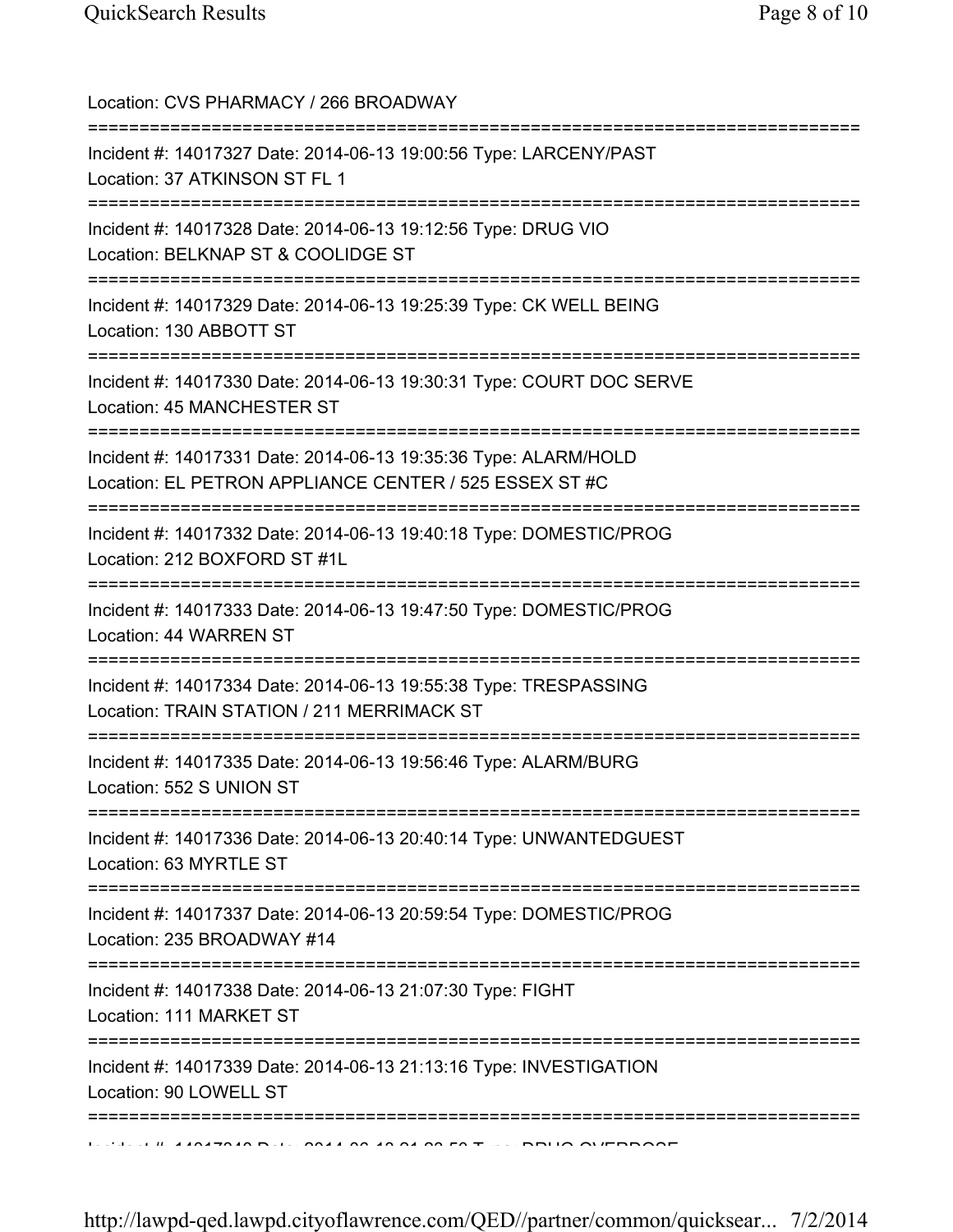| Location: 233 JACKSON ST                                                                                                              |
|---------------------------------------------------------------------------------------------------------------------------------------|
| Incident #: 14017341 Date: 2014-06-13 21:41:57 Type: TOW OF M/V<br>Location: 69 BERKELEY ST                                           |
| Incident #: 14017342 Date: 2014-06-13 21:59:41 Type: MV/BLOCKING<br>Location: 40 OAK ST                                               |
| Incident #: 14017343 Date: 2014-06-13 22:22:36 Type: HIT & RUN M/V<br>Location: MCDONALDS / 50 BROADWAY<br>=========================  |
| Incident #: 14017344 Date: 2014-06-13 22:30:15 Type: ALARM/BURG<br>Location: RIVERWALK PROPERTIES EXECUTIVE / 280 MERRIMACK ST FL 2-3 |
| Incident #: 14017345 Date: 2014-06-13 22:32:37 Type: NOISE ORD<br>Location: 62 E HAVERHILL ST                                         |
| Incident #: 14017346 Date: 2014-06-13 22:34:59 Type: DISTURBANCE<br>Location: 21 E HAVERHILL ST                                       |
| Incident #: 14017347 Date: 2014-06-13 22:40:19 Type: DISTURBANCE<br>Location: 40 OAK ST                                               |
| Incident #: 14017349 Date: 2014-06-13 22:53:37 Type: NOTIFICATION<br>Location: 8 DIAMOND ST #11                                       |
| Incident #: 14017348 Date: 2014-06-13 22:54:09 Type: HIT & RUN M/V<br>Location: MCDONALDS / 50 BROADWAY                               |
| Incident #: 14017350 Date: 2014-06-13 22:55:48 Type: NOISE ORD<br>Location: 31 SARGENT ST                                             |
| Incident #: 14017351 Date: 2014-06-13 23:11:45 Type: NOISE ORD<br>Location: 6 DIAMOND ST                                              |
| Incident #: 14017352 Date: 2014-06-13 23:30:05 Type: NOISE ORD<br>Location: 456 HAVERHILL ST FL 1                                     |
| Incident #: 14017353 Date: 2014-06-13 23:38:44 Type: DOMESTIC/PROG<br>Location: 52 CRESCENT ST FL 1                                   |
|                                                                                                                                       |